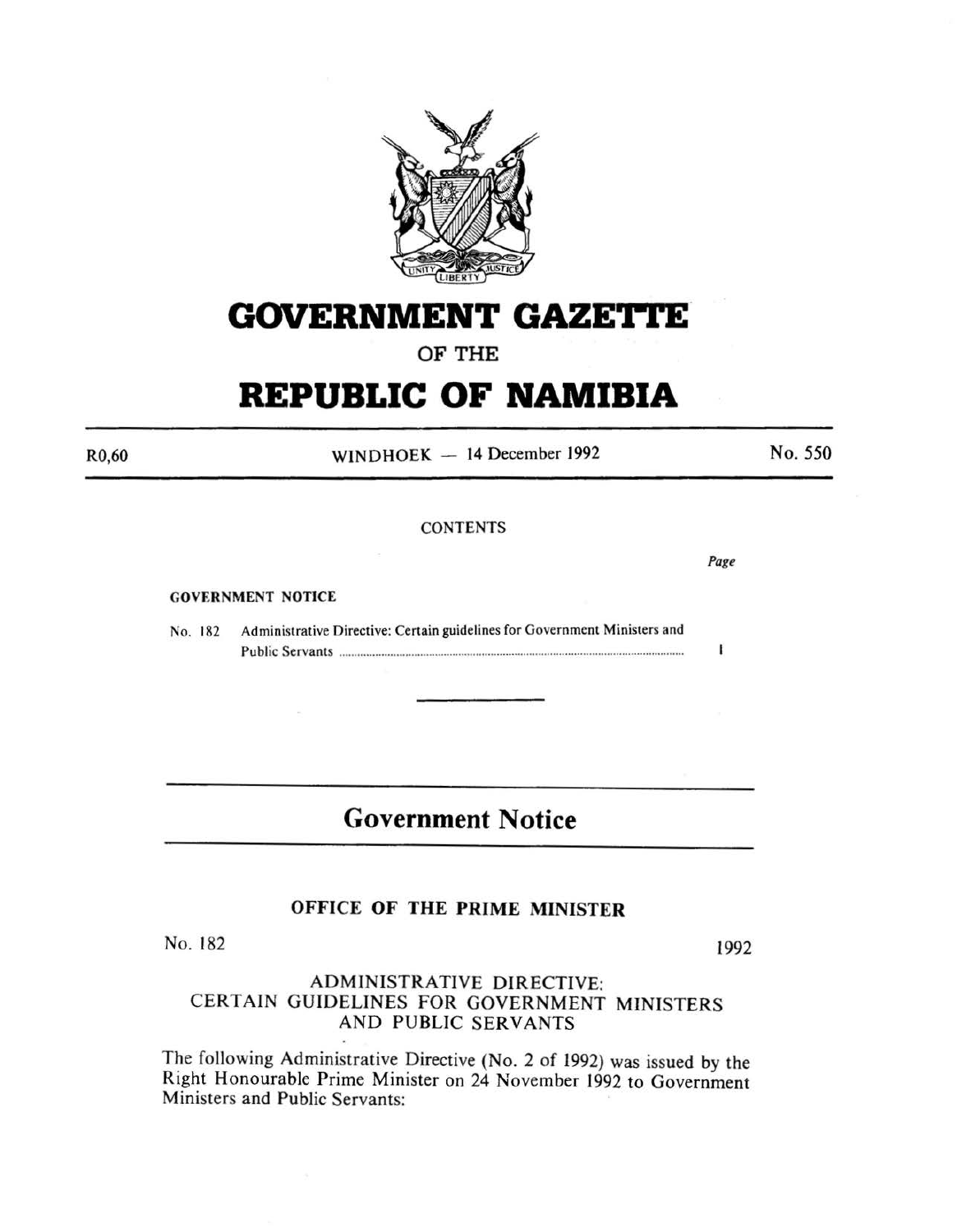-

-

Administrative Directive No. 2/1992

## 24 November 1992

### 1. Preparation of Cabinet Agenda

Of late, the Prime Minister has noticed that some of the Cabinet Memoranda referred to the Cabinet Office for placement on Cabinet Agenda do not conform to the requirements set out in the Cabinet Handbook. As a result, there is marked increase in the incidence of issues referred back from the Cabinet.

In order to avoid such instances, all Permanent Secretaries should ensure that Cabinet Memoranda submitted to the Cabinet Office are prepared in conformity with the provisions set out in the Cabinet Handbook.

Specifically, the Permanent Secretaries should ensure that:

- 1. Cabinet Memoranda are prepared after the necessary consultation with the various ministries or offices affected by or having an interest in the issues being referred to the Cabinet for decision;
- 2. the Memoranda are unambiguous. They must be very specific as to the Cabinet decisions being sought. This requires that the Memoranda must contain specific recommendations -- it is not sufficient merely to present a problem to the Cabinet for a decision without proposing course of action or actions; and
- 3. comments sought from the various ministries by the Minister(s) sponsoring a Cabinet Memorandum are provided speedily to avoid unnecessary delay in the submission of the memorandum to the Cabinet.

The Secretary to Cabinet has been instructed strictly to enforce the procedural guidelines and not place on Cabinet Agenda any Cabinet Memoranda that do not conform to the established guidelines.

#### 2. Official Names of Regions of Namibia

It has been brought to the notice of the Office of the Prime Minister that there is some confusion amongst the government employees about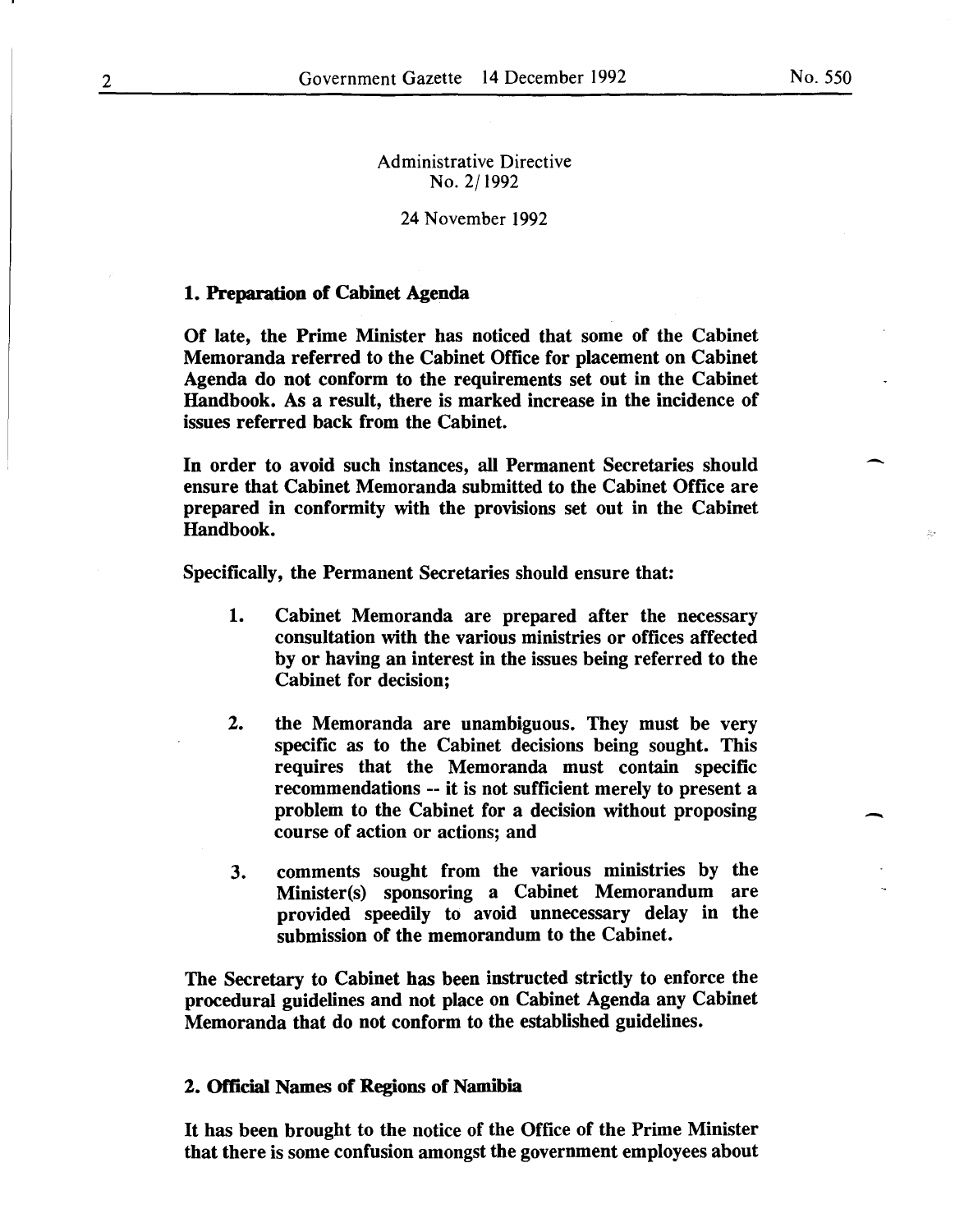$\overline{\phantom{a}}$ 

-

the names of the various regions of the country. This confusion is perhaps the result of many government employees not being aware of the change of names and boundaries of the regions on 3 March 1992 when the President proclaimed (Proclamation No 6 of 1992) the various regions in accordance with recommendations of the report of the First Delimitation Commission.

In order to avoid any confusion, the government employees should take note that according to Proclamation No 6 of 1992, Namibia is divided into thirteen and not fourteen regions. The names of these thirteen regions are as follows:

| Region No. 1         | <b>Kunene Region</b>    |
|----------------------|-------------------------|
| Region No. 2         | <b>Omusati Region</b>   |
| Region No. 3         | <b>Oshana Region</b>    |
| Region No. 4         | <b>Ohangwena Region</b> |
| Region No. 5         | <b>Oshikoto Region</b>  |
| Region No. 6         | <b>Okavango Region</b>  |
| Region No. 7         | Liambezi Region         |
| Region No. 8         | <b>Erongo Region</b>    |
| Region No. 9         | Othozondjupa Region     |
| Region No. 10        | <b>Omaheke Region</b>   |
| Region No. 11        | <b>Khomas Region</b>    |
| <b>Region No. 12</b> | <b>Hardap Region</b>    |
| Region No. 13        | Karas Region            |
|                      |                         |

Boundaries of these regions are specified in Proclamation No. 6 of 1992.

All government employees should ensure that these new names of regions are used when referring to any of the regions of the country.

#### 3. Use of Names of Constituencies

The boundaries of constituencies in the various regions were established by Proclamation No. 25 of 1992. The said proclamation established the names of the constituencies as follows:

*Region No.1: Kunene Region*  Ruacana Constituency Opuwo Constituency Sesfontein Constituency Khorixas Constituency Kamanjab Constituency Outjo Constituency

*Region No. 2: Omusati Region*  Onesi Constituency Tsandi Constituency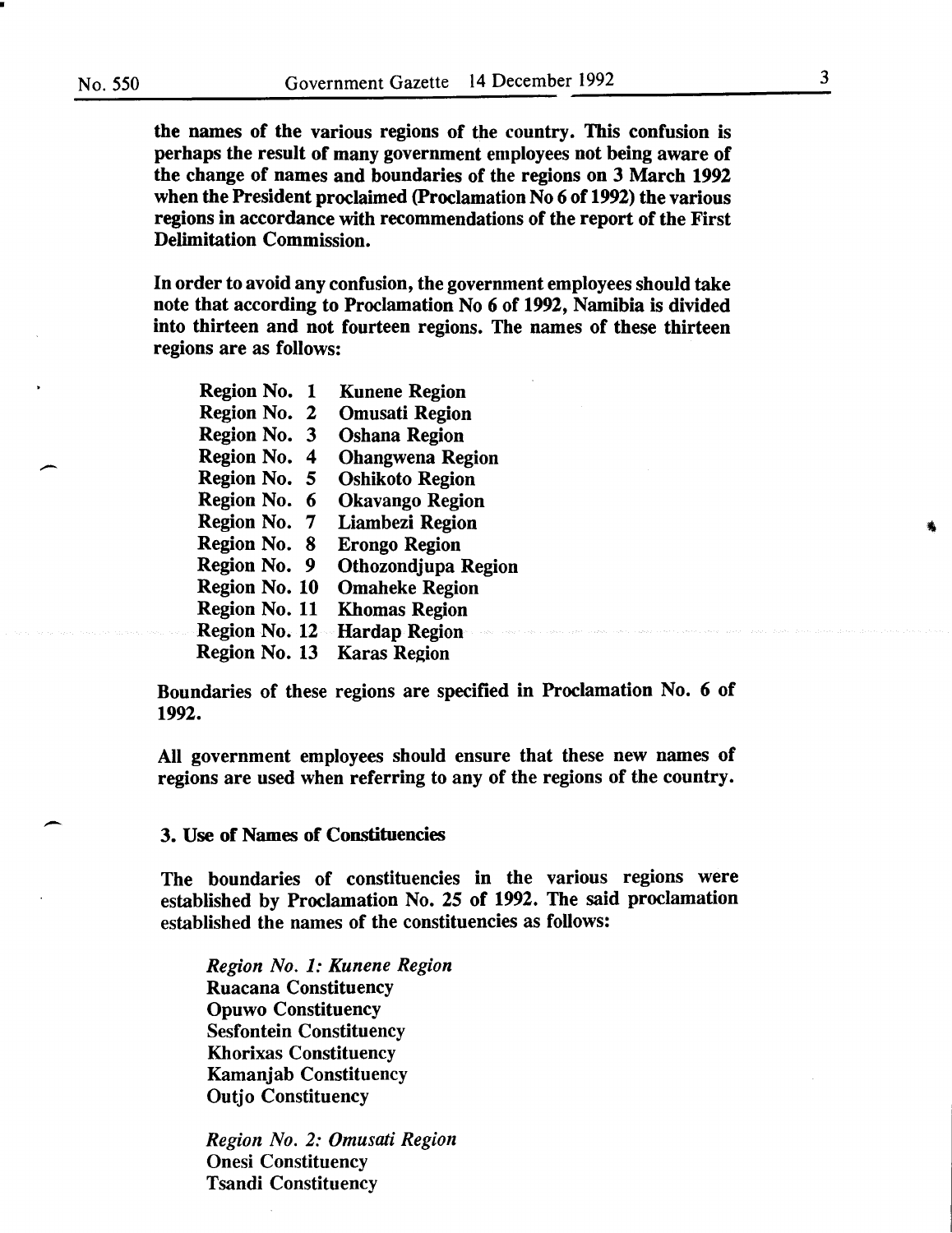Uutapi Constituency Anamulenge Constituency Ogongo Constituency Okalongo Constituency Oshikuku Constituency Elim Constituency Okahao Constituency

*Region No. 3: Oshana Region*  Oshakati Constituency Ongwediva Constituency Okaku Constituency Okatana Constituency Ondangwa Constituency Ompundja Constituency Uukwiyu Constituency Okatjali Constituency Uuvudhiya Constituency

*Region No. 4: Ohangwena Region*  Ongenga Constituency Engela Constituency Oshikango Constituency Ondobe Constituency Eenhana Constituency Omundaungilo Constituency Okongo Constituency Ohangwena Constituency Endola Constituency Epembe Constituency

*Region No. 5: Oshikoto Region*  Oniipa Constituency Onayena Constituency Olukonda Constituency Omuntele Constituency Okatope Constituency Okankolo Constituency Omuthiyagwiipundi Constituency Engodi Constituency Guinas Constituency Oshikoto Constituency

*Region No. 6: Okavango Region*  Mpungu Constituency Kahenge Constituency Kapako Constituency Rundu Constituency Mashari Constituency Ndiyona Constituency

 $\overline{\phantom{a}}$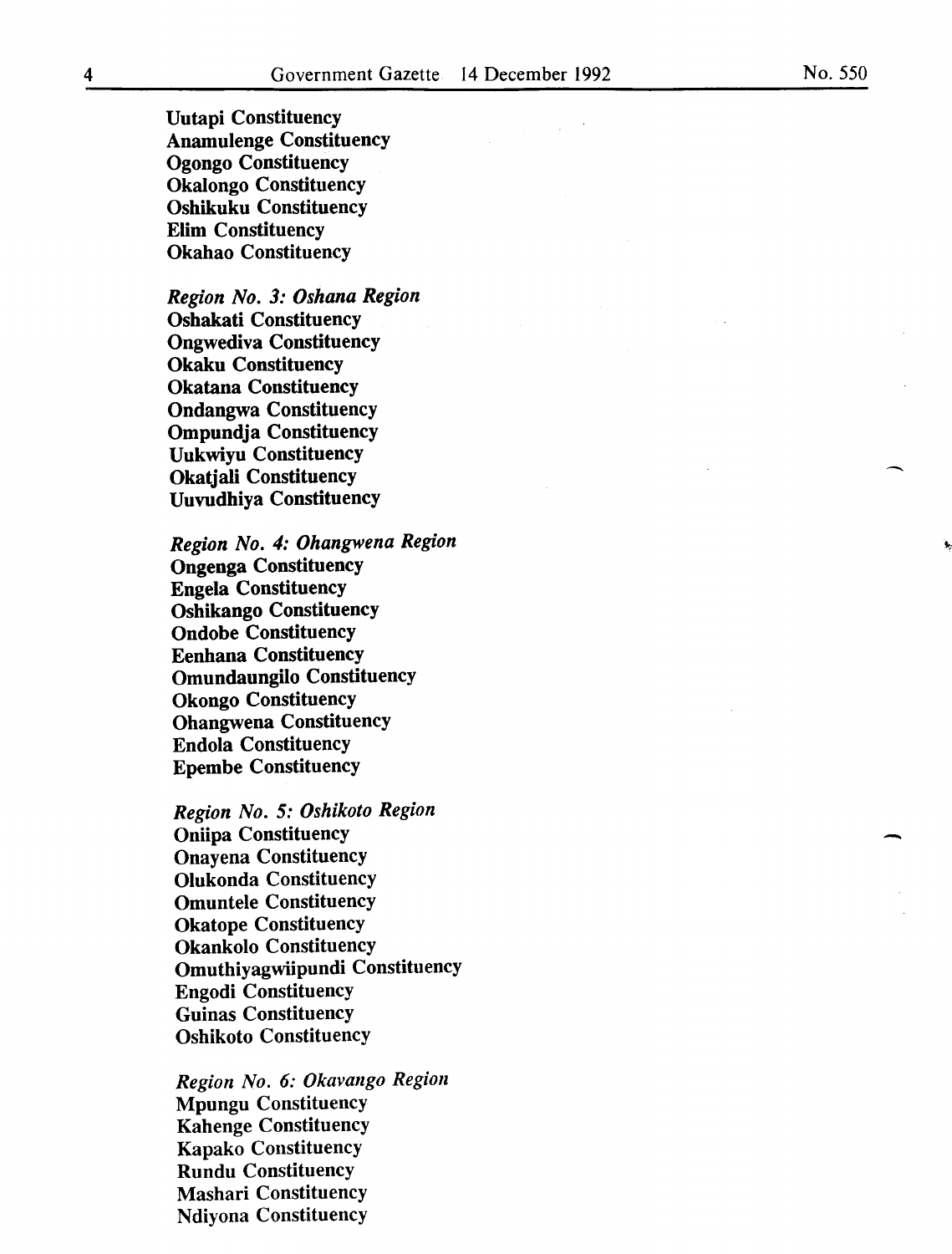*5* 

*Region No. 7: Caprivi Region*  Mukwe Constituency Kongola Constituency Linyandi Constituency Sibinda Constituency Katima Mulilo Constituency Kabe Constituency

*Region No. 8: Erongo Region*  Omaruru Constituency Karibib Constituency Brandberg Constituency Arandis Constituency Swakopmund Constituency Walvis Bay Constituency

*Region No. 9: Otjozondjupa Region*  Grootfontein Constituency Otavi Constituency Okakarara Constituency Otjiwarongo Constituency Okahandja Constituency Omatako Constituency

*Region No. 10: Omaheke Region*  Otjinene Constituency Otjozondjou Constituency Steinhausen Constituency Gobabis Constituency Buitepos Constituency Aminuis Constituency

*Region No. 11: Khomas Region*  Wanaheda Constituency Hakahana Constituency Katutura East Constituency Katutura Central Constituency Soweto Constituency Khomasdal North Constituency Windhoek West Constituency Windhoek East Constituency Windhoek Rural Constituency

*Region No. 12: Hardap Region*  Rehoboth West Urban Constituency Rehoboth East Urban Constituency Rehoboth Rural Constituency Mariental Rural Constituency Mariental Urban Constituency Gibeon Constituency